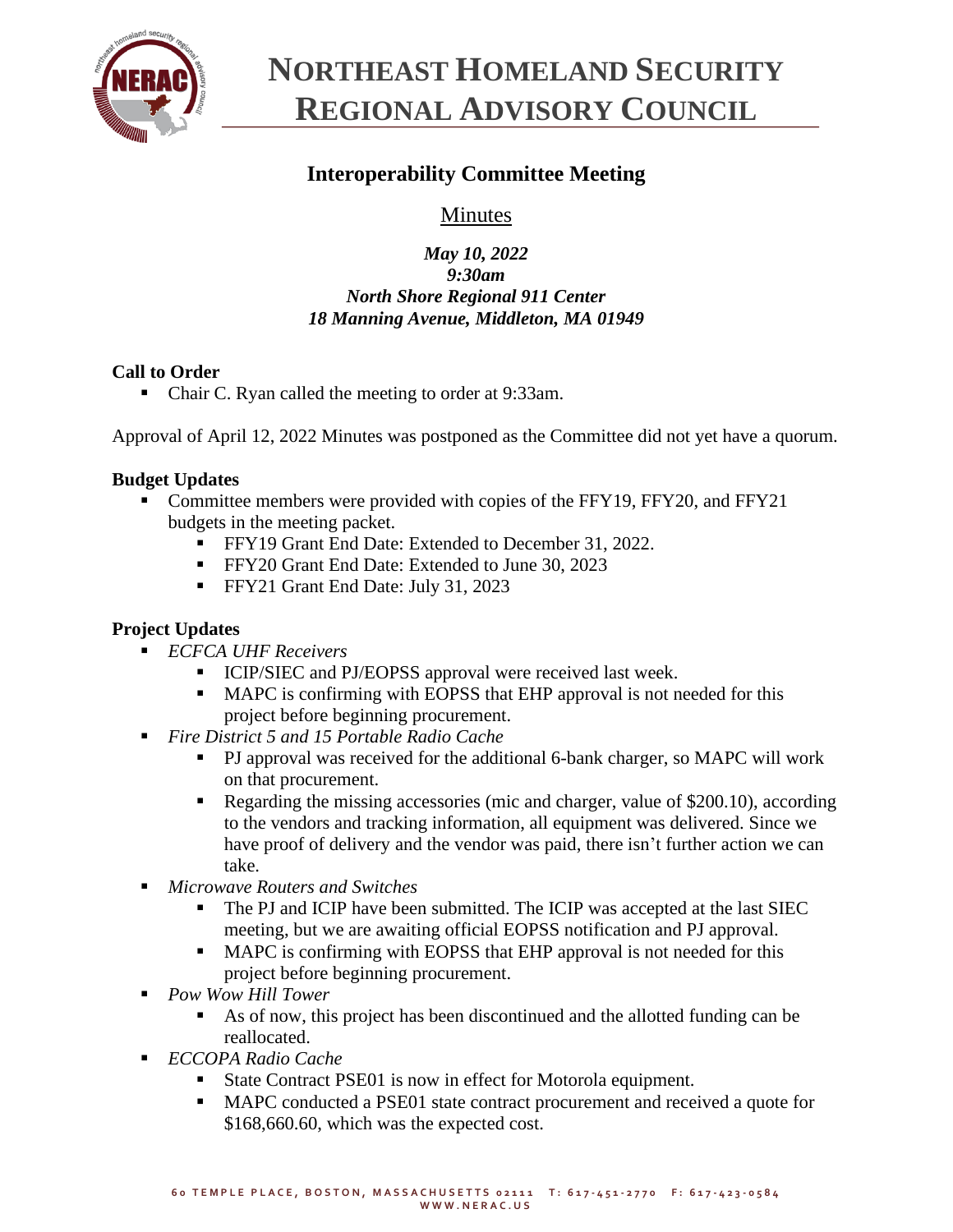- A PO will be issued shortly.
- *Littleton All-Band Consolette Upgrades*
	- This project was waiting on PSE01, which is now active.
	- MAPC legal is reviewing the terms of the contract relating to construction procurement to ensure we follow the requirements correctly.
	- When that is confirmed, MAPC will request prevailing wage documentation and conduct a new State Contract procurement.
- *Metrofire North District Feasibility Study*
	- PJ approval has been received from EOPSS.
	- The Scope of Work is being developed, incorporating the Committee's feedback from the last meeting as well as previous scopes for similar projects.
	- An RFQ will be conducted when the scope is complete.
- *NERAC Radio Programming Initiative* 
	- The NERAC Full Council voted to increase the BF/OT cap for this project to \$60/hr, as requested by C. Ryan and D. Spinosa.
	- MAPC is submitting a PJ amendment to EOPSS and determining whether additional SIEC approval will be needed, since previously approved documents stated the \$35/hr rate.
	- The project would still need to remain within the total allocated amount of \$15,000.
	- MAPC is working on a draft MOU between MAPC/NERAC and the COML/COMTs departments outlining the responsibilities and liabilities of each party.
		- MAPC will need someone with technical knowledge to develop the section that outlines the responsibilities of the COML/COMTs.
	- When it is ready to move forward, the Committee will be asked to help advertise the program to stakeholders.
- *Fire District 6 Communications Upgrades*
	- One bid was received from Cyber Communications for \$187,947.11. There is currently only \$100,000 allocated for the project.
	- This is due to the recent price increases from Motorola, and the fact that the project was not able to be procured under State Contract because it is over the \$50,000 construction cost threshold allowed under PSE01.
	- The vendor provided a further breakdown of the design and installation labor costs, which project leads approved.

The Committee had reached a quorum by this point.

MOTION put forth by J. Griffin.

- Reallocate the following funding to FFY20 B.07 Fire District 6 Communications Upgrades:
	- \$30,434.27 from FFY20 Interop Unallocated
	- \$10,000 from FFY20 B.09 Pow Wow Intermod Study
	- \$6,339.40 from FFY20 B.03 ECCOPA Radio Cache
	- \$41,173.44 from FFY21 B.01 ECFCA VHF Combiner Upgrade
- Seconded by T. Dechene.
- All in favor.
- The motion passed.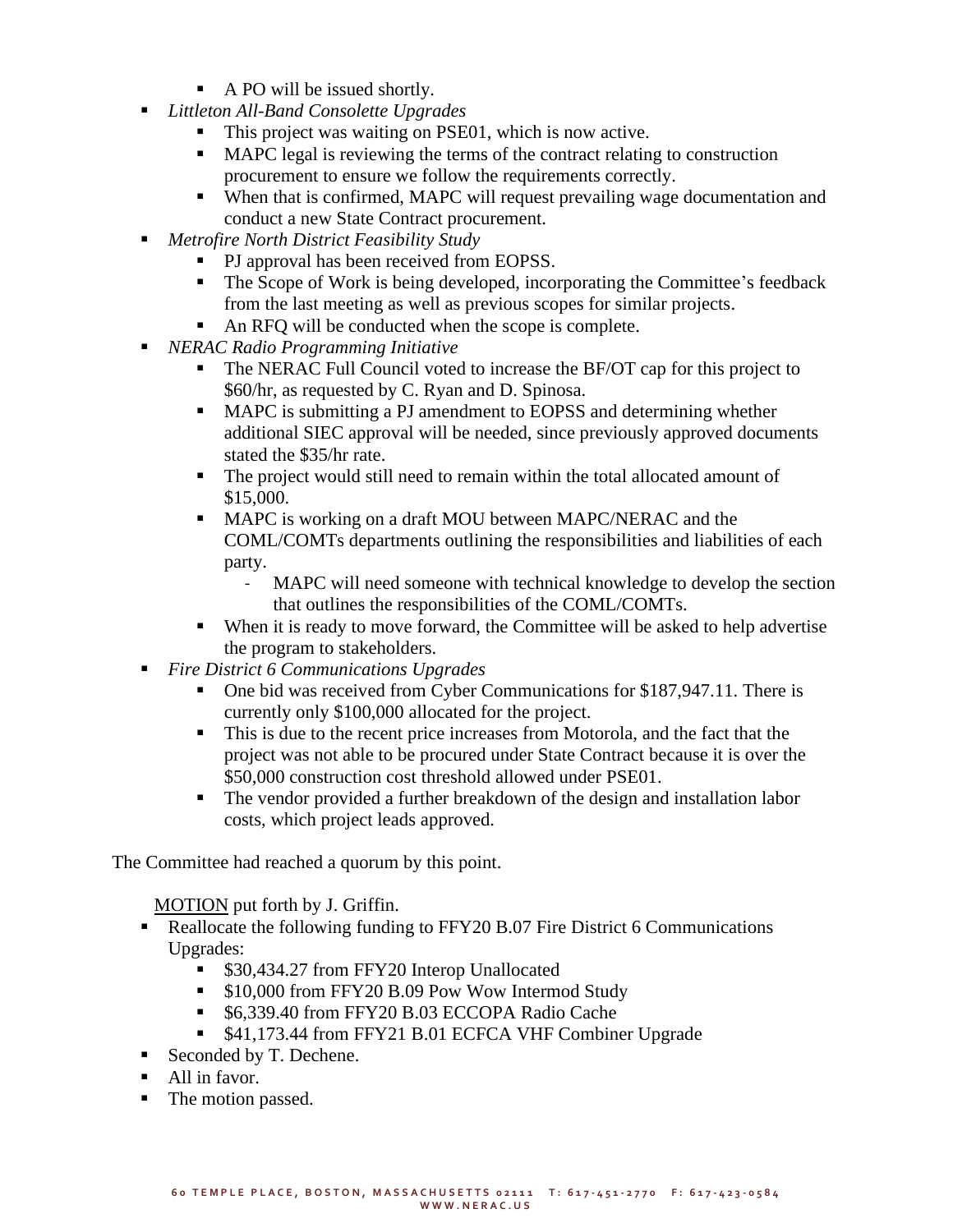MOTION put forth by D. Frizzell.

- Approve the April 12, 2022 meeting minutes.
- Seconded by M. Foster.
- All in favor.
- The motion passed.

## **Fire District 14 Equipment Disposal**

- *Motorola 7500 Consoles*
	- **This MOU is being reviewed and edited by MAPC.**
- *ARINC Equipment* 
	- There was no interest in the equipment from Committee/Council members or stakeholders. At Thursday's NERAC Full Council meeting, the Council can vote to request EOPSS approval to dispose of it.
	- MAPC is determining how best to obtain an appraisal of the equipment.

#### **NERAC Tactical Interoperable Communications Plan (TICP) Updates**

- The TICP is still in progress but has been delayed due to work for funded NERAC and Interoperability projects, and the tight deadline for FFY22 planning work.
- L. Sacks will continue work on this to have a draft ready to present in June.

#### **FFY22 Plan Development**

- 5 interoperability related project requests were submitted prior to the meeting, which were shared with the Committee.
- MAPC was told to expect level funding overall for NERAC. As a general framework, \$384,000 was allocated for Interoperability Committee projects in FFY21.
- The Committee reviewed the project requests submitted and discussed additional project ideas to determine which projects to present to the NERAC Full Council for approval on Thursday.

MOTION put forth by J. Griffin.

- Suggest the following Interoperability projects to the Full Council:
	- COML/COMT Radio Programming Initiative (\$15,000 A-List)
	- **•** ECFCA VHF Combiner Upgrade ( $$50,000 A-List$ )
	- $\blacksquare$  ECFCA VHF Consolette (\$70,000 A-List)
	- FD-6/MW Groton to Westford/Communication Upgrade and Enhancement  $($143,384 - A-List)$
	- **GBPC MW Switches/Routers (\$46,000 A-List)**
	- Portable Incident Recording Comms (\$60,000 A-List)
	- ECFCA UHF Wide Area Expansion  $(\$510,000 B-List)$
- Seconded by Chief R. Patterson.
- All in favor.
- The motion passed.

#### **New Business Unforeseen by the Chair**

- M. Foster discussed the upcoming Domestic Water Supply TTX, being held on May 25-26, 2022.
- C. Ryan provided the following updates from the SIEC:
	- The Massachusetts Tactical Channel Plan is almost ready for dissemination.